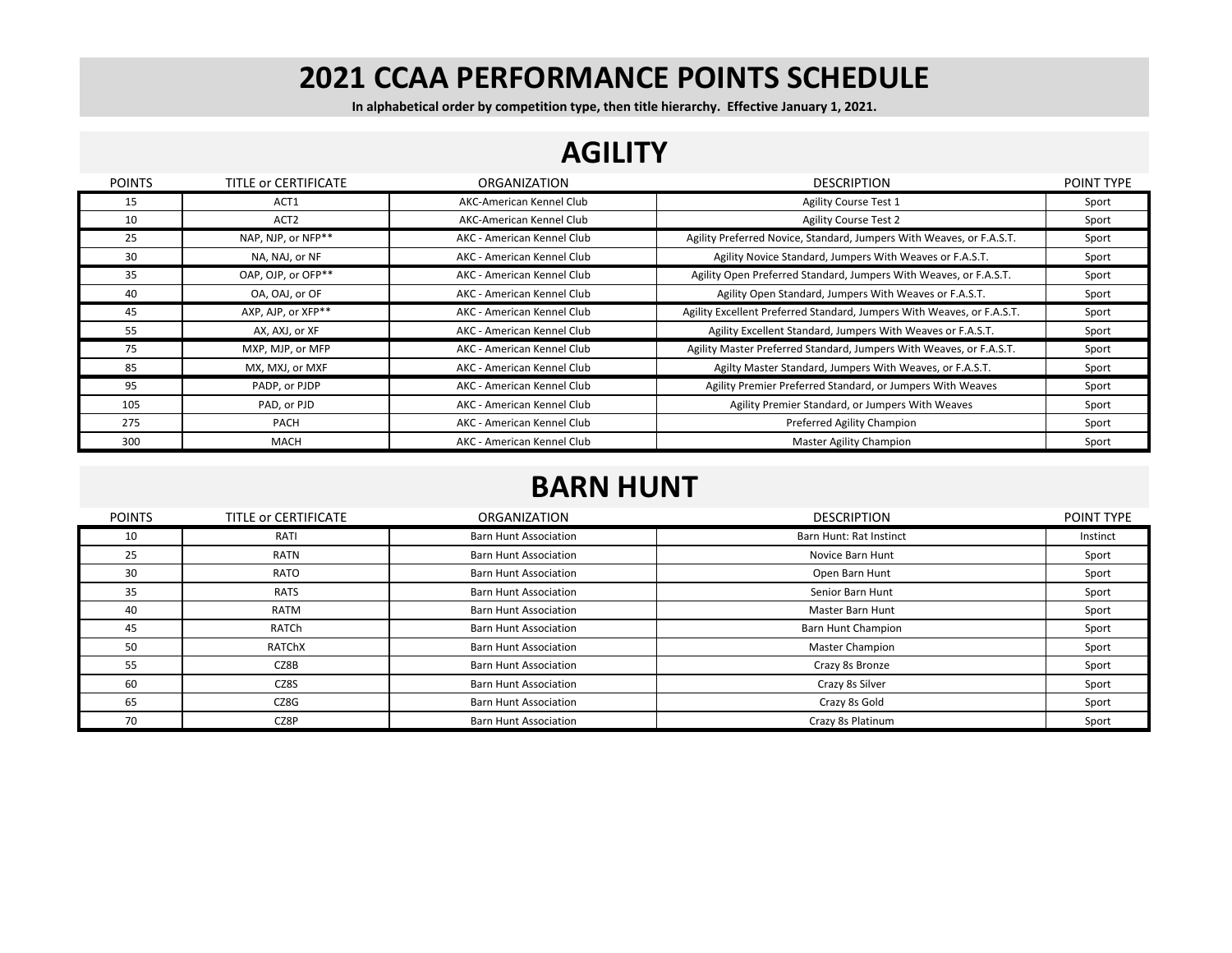**In alphabetical order by competition type, then title hierarchy. Effective January 1, 2021.**

### **COURSING AND CAT/FAST CAT**

| <b>POINTS</b> | TITLE or CERTIFICATE | ORGANIZATION               | <b>DESCRIPTION</b>                  | POINT TYPE |
|---------------|----------------------|----------------------------|-------------------------------------|------------|
| 25            | <b>CAT</b>           | AKC - American Kennel Club | <b>Coursing Ability</b>             | Instinct   |
| 30            | CAA                  | AKC - American Kennel Club | <b>Coursing Ability Advanced</b>    | Instinct   |
| 35            | CAX                  | AKC - American Kennel Club | <b>Coursing Ability Excellent</b>   | Instinct   |
| 10            | <b>BCAT</b>          | AKC - American Kennel Club | Fast-CAT                            | Instinct   |
|               | <b>DCAT</b>          | AKC - American Kennel Club | Fast-CAT                            | Instinct   |
| 20            | <b>FCAT</b>          | AKC - American Kennel Club | Fast-CAT                            | Instinct   |
| 40            | CAX <sub>2</sub>     | AKC - American Kennel Club | <b>Coursing Ability Excellent 2</b> | Instinct   |

# **DERIVATIVE (MULTI‐SPORT)**

| <b>POINTS</b> | TITLE or CERTIFICATE | ORGANIZATION               | <b>DESCRIPTION</b>                                                  | <b>POINT TYPE</b> |
|---------------|----------------------|----------------------------|---------------------------------------------------------------------|-------------------|
|               | VCD1                 | AKC - American Kennel Club | Versatile Companion Dog 1 (CD, NA, NAJ, TD or CD, NAP, NJP, TD)     | Sport             |
|               | VCD2                 | AKC - American Kennel Club | Versatile Companion Dog 2 (CDX, OA, OAJ, TD or CDX, OAP, OJP, TD)   | Sport             |
| 100           | VCD3                 | AKC - American Kennel Club | Versatile Companion Dog 3 (UD, AX, AXJ, TDX or UD, AXP, AJP, TDX)   | Sport             |
| 125           | VCD4                 | AKC - American Kennel Club | Versatile Companion Dog 4 (UDX, MX, MXJ, VST or UDX, MXP, MJP, VST) | Sport             |
| 300           | VCCH                 | AKC - American Kennel Club | Versatile Companion Dog Champion (OTCH, MACH or PACH and CT)        | Sport             |

# **DISC DOG**

| <b>POINTS</b> | TITLE OF CERTIFICATE | <b>ORGANIZATION</b> | <b>DESCRIPTION</b>        | POINT TYPE |
|---------------|----------------------|---------------------|---------------------------|------------|
| 10            | DDB.                 | UpDog Challenge     | Disc Dog Bronze           | Sport      |
| 20            | <b>DDBE</b>          | UpDog Challenge     | Disc Dog Bronze Elite     | Sport      |
| 30            | <b>DDS</b>           | UpDog Challenge     | Disc Dog Silver           | Sport      |
| 40            | <b>DDSE</b>          | UpDog Challenge     | Disc Dog Silver Elite     | Sport      |
| 50            | <b>DDG</b>           | UpDog Challenge     | Disc Dog Gold             | Sport      |
| 60            | <b>DDGE</b>          | UpDog Challenge     | Disc Dog Gold Elite       | Sport      |
| 70            | DDP                  | UpDog Challenge     | Disc Dog Platinum         | Sport      |
| 80            | <b>DDPE</b>          | UpDog Challenge     | Disc Dog Platinum Elite   | Sport      |
| 90            | DDU                  | UpDog Challenge     | Disc Dog Unobtanium       | Sport      |
| 100           | <b>DDUE</b>          | UpDog Challenge     | Disc Dog Unobtanium Elite | Sport      |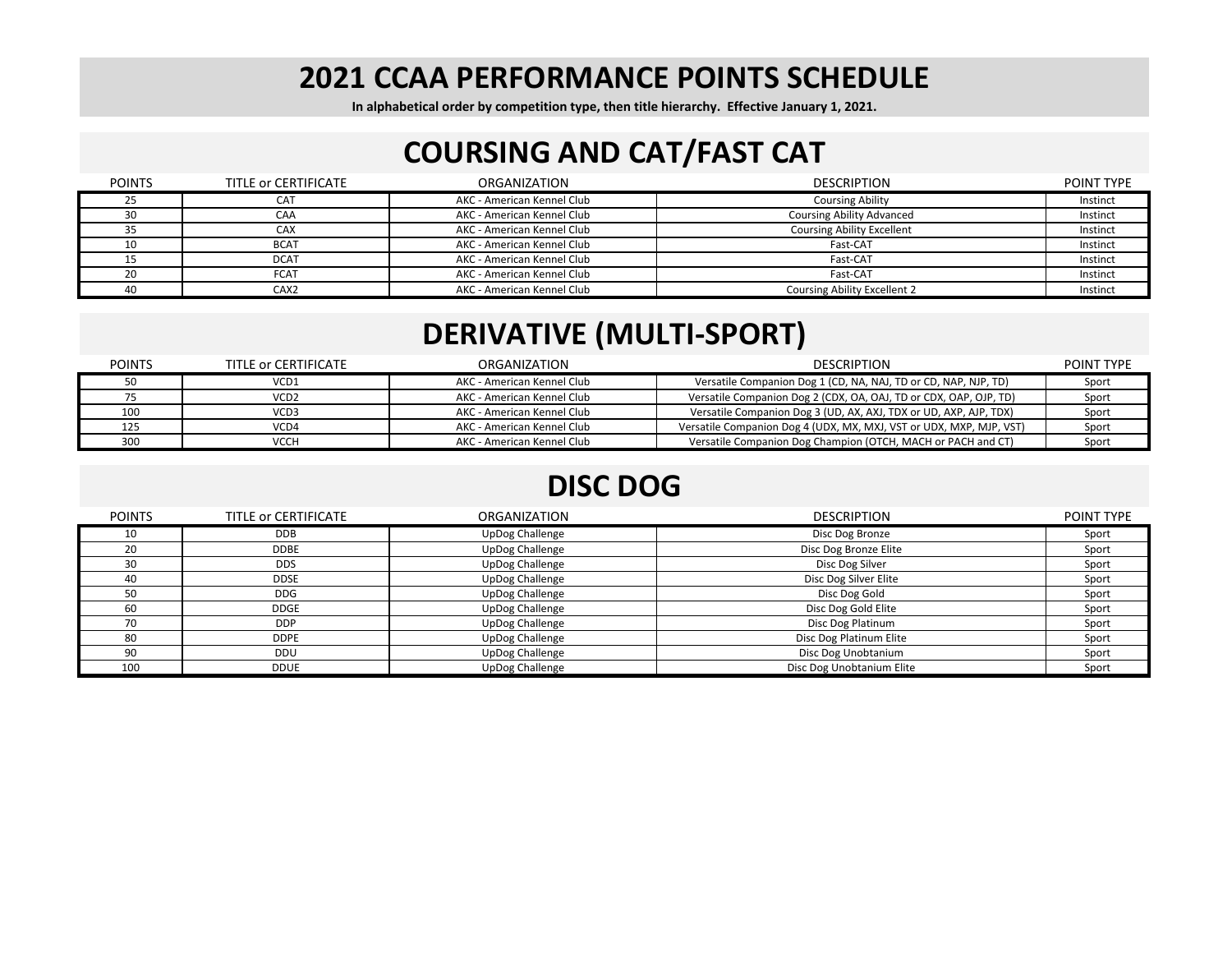**In alphabetical order by competition type, then title hierarchy. Effective January 1, 2021.**

#### **DOCK DIVING**

| <b>POINTS</b> | TITLE OF CERTIFICATE              | ORGANIZATION              | <b>DESCRIPTION</b>                                      | POINT TYPE |
|---------------|-----------------------------------|---------------------------|---------------------------------------------------------|------------|
| 25            | DN, DJ, DS, DM, DE                | North America Dock Diving | Dock Diving Division                                    | Sport      |
| 30            | DNA, DJA, DSA, DMA, DEA           | North America Dock Diving | Dock Diving Advanced                                    | Sport      |
| 35            | DNX, DJX, DSX, DMX, DEX           | North America Dock Diving | Dock Diving Excellent                                   | Sport      |
| 40            | DNX2, DJX2, DSX2, DMX2, DEX2      | North America Dock Diving | Dock Diving Excellent + Additional 25 Qualifying Jumps  | Sport      |
| 45            | DNX3, DJX3, DSX3, DMX3, DEX3      | North America Dock Diving | Dock Diving Excellent + Additional 50 Qualifying Jumps  | Sport      |
| 50            | DNX4, DJX4, DSX4, DMX4, DEX4      | North America Dock Diving | Dock Diving Excellent + Additional 75 Qualifying Jumps  | Sport      |
| 25            | AN, AJ, AS, AM, AE                | North America Dock Diving | Air Retrieve Division                                   | Sport      |
| 30            | ANA, AJA, ASA, AMA, AEA           | North America Dock Diving | Air Retrieve Advanced                                   | Sport      |
| 35            | ANX, AJX, ASX, AMX, AEX           | North America Dock Diving | Air Retrieve Excellent                                  | Sport      |
| 40            | ANX2, AJX2, ASX2, AMX2, AEX2      | North America Dock Diving | Air Retrieve Excellent + Additional 10 Qualifying Grabs | Sport      |
| 45            | ANX3, AJX3, ASX3, AMX3, AEX3      | North America Dock Diving | Air Retrieve Excellent + Additional 20 Qualifying Grabs | Sport      |
| 50            | ANX4, AJX4, ASX4, AMX4, AEX4      | North America Dock Diving | Air Retrieve Excellent + Additional 30 Qualifying Grabs | Sport      |
| 25            | HDN, HDJ, HDS, HDM, HDE           | North America Dock Diving | HydroDash Division                                      | Sport      |
| 30            | HDNA, HDJA, HDSA, HDMA, HDEA      | North America Dock Diving | HydroDash Advanced                                      | Sport      |
| 35            | HDNX, HDJX, HDSX, HDMX, HDEX      | North America Dock Diving | HydroDash Excellent                                     | Sport      |
| 40            | HDNX2, HDJX2, HDSX2, HDMX2, HDEX2 | North America Dock Diving | HydroDash Excellent + Additional 10 Qualifying Grabs    | Sport      |
| 45            | HDNX3, HDJX3, HDSX3, HDMX3, HDEX3 | North America Dock Diving | HydroDash Excellent + Additional 20 Qualifying Grabs    | Sport      |
| 50            | HDNX4, HDJX4, HDSX4, HDMX4, HDEX4 | North America Dock Diving | HydroDash Excellent + Additional 30 Qualifying Grabs    | Sport      |

# **FLYBALL**

| <b>POINTS</b> | TITLE OF CERTIFICATE | ORGANIZATION                              | <b>DESCRIPTION</b>              | POINT TYPE |
|---------------|----------------------|-------------------------------------------|---------------------------------|------------|
| 25            | FD                   | NAFA - North American Flyball Association | Flyball Dog                     | Sport      |
| 30            | <b>FDX</b>           | NAFA - North American Flyball Association | Flyball Dog Excellent           | Sport      |
| 35            | <b>FDCh</b>          | NAFA - North American Flyball Association | <b>Flyball Champion</b>         | Sport      |
| 40            | FDCh-S               | NAFA - North American Flyball Association | Flyball Champion - Silver       | Sport      |
| 45            | FDCh-G               | NAFA - North American Flyball Association | Flyball Champion - Gold         | Sport      |
| 50            | <b>FM</b>            | NAFA - North American Flyball Association | <b>Flyball Master</b>           | Sport      |
| 55            | <b>FMX</b>           | NAFA - North American Flyball Association | <b>Flyball Master Excellent</b> | Sport      |
| 60            | <b>FMCh</b>          | NAFA - North American Flyball Association | Flyball Master Champion         | Sport      |
| 65            | <b>ONYX</b>          | NAFA - North American Flyball Association | Flyball ONYX                    | Sport      |
| 70            | FGDCh                | NAFA - North American Flyball Association | <b>Flyball Grand Champion</b>   | Sport      |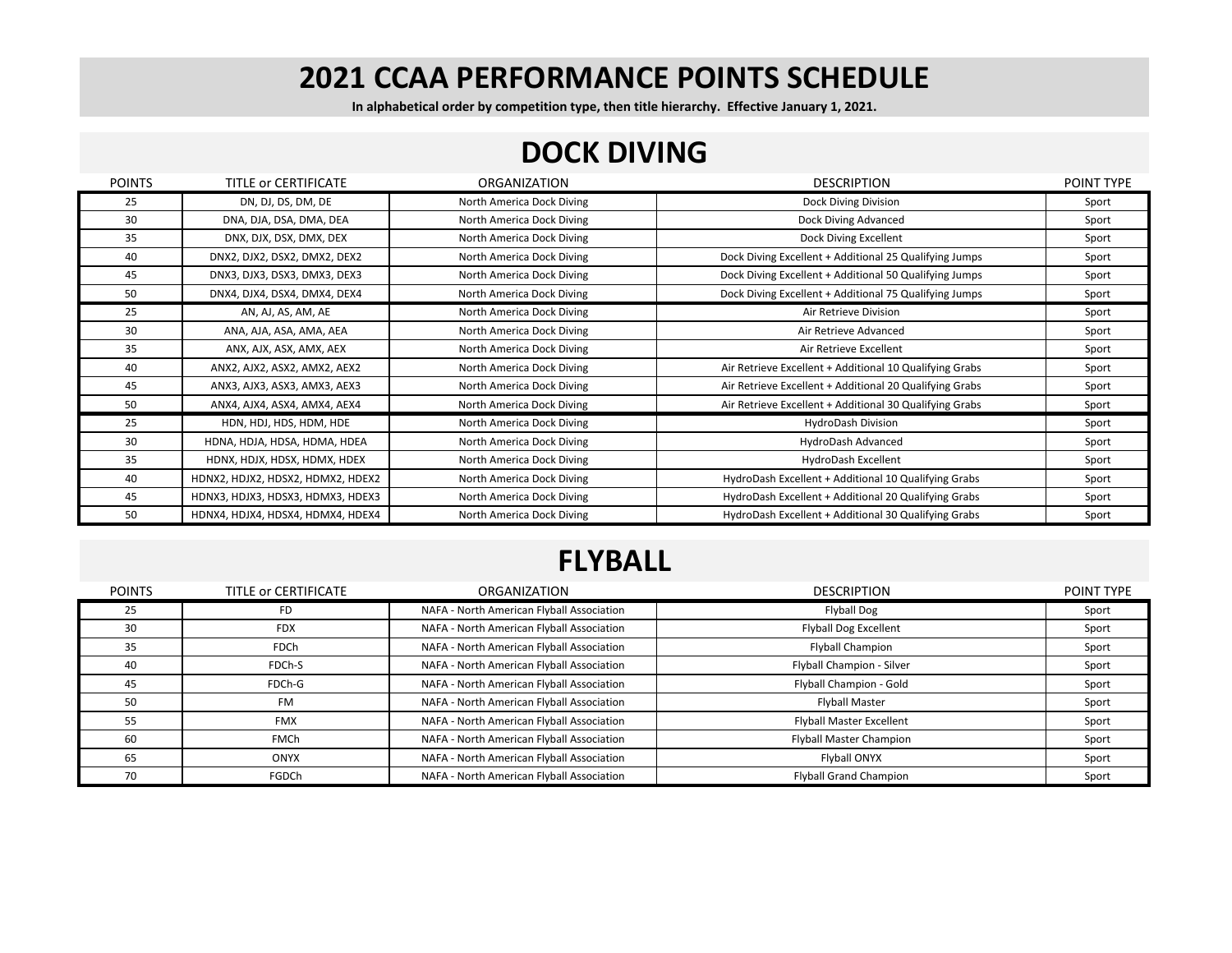**In alphabetical order by competition type, then title hierarchy. Effective January 1, 2021.**

#### **HEALTH**

| <b>POINTS</b>                                                                                                                                                                                                    | TITLE or CERTIFICATE | ORGANIZATION  | <b>DESCRIPTION</b> | POINT TYPE |
|------------------------------------------------------------------------------------------------------------------------------------------------------------------------------------------------------------------|----------------------|---------------|--------------------|------------|
|                                                                                                                                                                                                                  | Hips Normal          | OFA / PennHip | Health Test        | Health     |
|                                                                                                                                                                                                                  | Elbows Normal        | OFA           | <b>Health Test</b> | Health     |
| رے                                                                                                                                                                                                               | Cardiac Normal       | OFA           | <b>Health Test</b> | Health     |
| Any combination of the above health certifications will only be counted when matched by "Sport" caegory points per individual dog. For more details please see the NOTE on the page describing available titles. |                      |               |                    |            |

# **OBEDIENCE**

| <b>POINTS</b> | TITLE OF CERTIFICATE | ORGANIZATION               | <b>DESCRIPTION</b>                    | POINT TYPE |
|---------------|----------------------|----------------------------|---------------------------------------|------------|
| 35            | <b>BN</b>            | AKC - American Kennel Club | Beginner Novice Obedience             | Sport      |
| 50            | <b>PCD</b>           | AKC - American Kennel Club | Preferred Novice Obedience            | Sport      |
| 75            | CD                   | AKC - American Kennel Club | Novice Obedience                      | Sport      |
| 100           | GN                   | AKC - American Kennel Club | Graduate Novice Obedience             | Sport      |
| 110           | <b>PCDX</b>          | AKC - American Kennel Club | Preferred Open Obedience              | Sport      |
| 125           | <b>CDX</b>           | AKC - American Kennel Club | Open Obedience                        | Sport      |
| 150           | GO                   | AKC - American Kennel Club | Graduate Open Obedience               | Sport      |
| 160           | <b>PUD</b>           | AKC - American Kennel Club | Preferred Utility Obedience           | Sport      |
| 175           | UD                   | AKC - American Kennel Club | <b>Utility Obedience</b>              | Sport      |
| 200           | <b>UDX</b>           | AKC - American Kennel Club | Utility Excellent Obedience           | Sport      |
| 175           | <b>PUDX</b>          | AKC - American Kennel Club | Preferred Utility Excellent Obedience | Sport      |
| 50            | <b>OM</b>            | AKC - American Kennel Club | Master Obedience                      | Sport      |
| 75            | <b>OGM</b>           | AKC - American Kennel Club | <b>Grand Master Obedience</b>         | Sport      |
| 100           | <b>VER</b>           | AKC - American Kennel Club | <b>Versatility Obedience</b>          | Sport      |
| 250           | <b>OTCH</b>          | AKC - American Kennel Club | Obedience Champion                    | Sport      |
| 225           | POC                  | AKC - American Kennel Club | Preferred Obedience Champion          | Sport      |

#### **RALLY**

| <b>POINTS</b> | TITLE or CERTIFICATE | <b>ORGANIZATION</b>        | <b>DESCRIPTION</b>                 | POINT TYPE |
|---------------|----------------------|----------------------------|------------------------------------|------------|
| 50            | <b>RN</b>            | AKC - American Kennel Club | Rally Obedience Novice             | Sport      |
| 40            | RI.                  | AKC - American Kennel Club | Rally Obedience Intermediate       | Sport      |
|               | RA                   | AKC - American Kennel Club | Rally Obedience Advanced           | Sport      |
| 100           | <b>RE</b>            | AKC - American Kennel Club | Rally Obedience Excellent          | Sport      |
| 100           | <b>RM</b>            | AKC - American Kennel Club | Rally Obedience Master             | Sport      |
| 125           | <b>RAE</b>           | AKC - American Kennel Club | Rally Obedience Advanced Excellent | Sport      |
| 200           | <b>RACH</b>          | AKC - American Kennel Club | Rally Obedience Champion           | Sport      |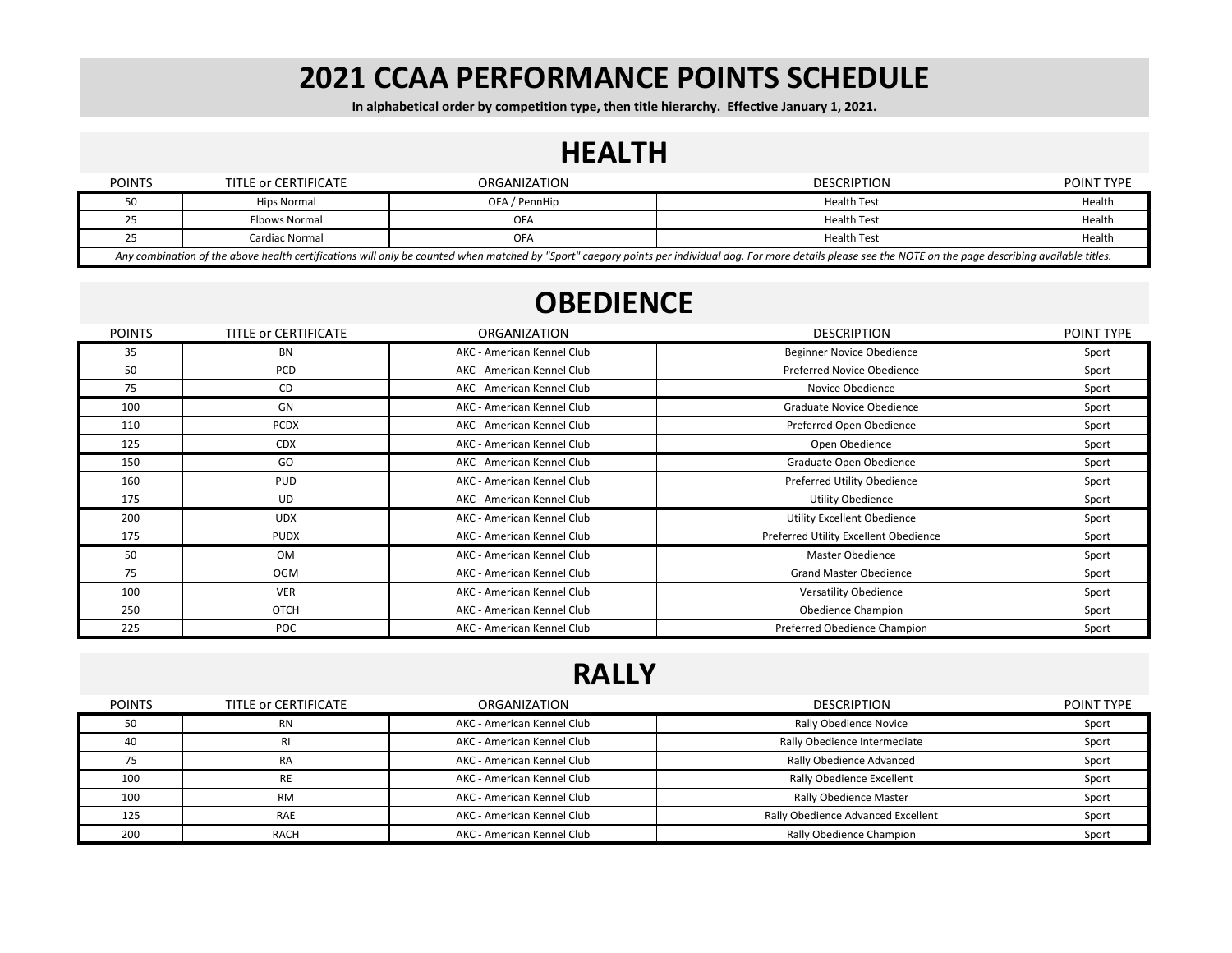**In alphabetical order by competition type, then title hierarchy. Effective January 1, 2021.**

#### **SCENT WORK**

| <b>POINTS</b> | TITLE OF CERTIFICATE   | ORGANIZATION               | <b>DESCRIPTION</b>                                           | <b>POINT TYPE</b> |
|---------------|------------------------|----------------------------|--------------------------------------------------------------|-------------------|
| 10            | SCN, SIN, SEN, SBN     | AKC - American Kennel Club | Novice Level: Container, Interior, Exterior, Buried Novice   | Sport             |
| 40            | <b>SWN</b>             | AKC - American Kennel Club | <b>Scent Work Novice</b>                                     | Sport             |
| 15            | SCNE, SINE, SENE, SBNE | AKC - American Kennel Club | Elite Novice Level: Container, Interior, Exterior, Buried    | Sport             |
| 60            | <b>SWNE</b>            | AKC - American Kennel Club | Elite Scent Work Novice                                      | Sport             |
| 10            | <b>SHDN</b>            | AKC - American Kennel Club | Scent Work Handler Discrimination Novice                     | Sport             |
| 15            | <b>SHDNE</b>           | AKC - American Kennel Club | Scent Work Handler Discrimination Novice Elite               | Sport             |
| 10            | SCA, SIA, SEA, SBA     | AKC - American Kennel Club | Advanced Level: Container, Interior, Exterior, Buried        | Sport             |
| 40            | <b>SWA</b>             | AKC - American Kennel Club | Scent Work Advanced                                          | Sport             |
| 15            | SCAE, SIAE, SEAE, SBAE | AKC - American Kennel Club | Elite Advanced Level: Container, Interior, Exterior, Buried  | Sport             |
| 60            | <b>SWAE</b>            | AKC - American Kennel Club | Elite Scent Work Advanced                                    | Sport             |
| 10            | <b>SHDA</b>            | AKC - American Kennel Club | Scent Work Handler Discrimination Advanced                   | Sport             |
| 15            | SHDAE                  | AKC - American Kennel Club | Scent Work Handler Discrimination Advanced Elite             | Sport             |
| 10            | SCE, SIE, SEE, SBE     | AKC - American Kennel Club | Excellent Level: Container, Interior, Exterior, Buried       | Sport             |
| 40            | <b>SWE</b>             | AKC - American Kennel Club | <b>Scent Work Excellent</b>                                  | Sport             |
| 15            | SCEE, SIEE, SEEE, SBEE | AKC - American Kennel Club | Elite Excellent Level: Container, Interior, Exterior, Buried | Sport             |
|               | <b>SWEE</b>            | AKC - American Kennel Club | Elite Scent Work Excellent                                   | Sport             |
| 10            | SHDE                   | AKC - American Kennel Club | Scent Work Handler Discrimination Excellent                  | Sport             |
| 15            | <b>SHDEE</b>           | AKC - American Kennel Club | Scent Work Handler Discrimination Excellent Elite            | Sport             |
| 15            | SCM, SIM, SEM, SBM     | AKC - American Kennel Club | Master Level: Container, Interior, Exterior, Buried          | Sport             |
| 60            | SWM                    | AKC - American Kennel Club | <b>Scent Work Master</b>                                     | Sport             |
| 20            | SCME, SIME, SEME, SBME | AKC - American Kennel Club | Elite Master Level: Container, Interior, Exterior, Buried    | Sport             |
| 80            | SWME                   | AKC - American Kennel Club | Elite Scent Work Master                                      | Sport             |
| 15            | <b>SHDM</b>            | AKC - American Kennel Club | Scent Work Handler Discrimination Master                     | Sport             |
| 20            | <b>SHDME</b>           | AKC - American Kennel Club | Scent Work Handler Discrimination Master Elite               | Sport             |
| 10            | SWD                    | AKC - American Kennel Club | <b>Scent Work Detective</b>                                  | Sport             |

# **SEARCH AND RESCUE**

| <b>POINTS</b> | TITLE or CERTIFICATE | <b>ORGANIZATION</b>                           | <b>DESCRIPTION</b>                      | <b>POINT TYPE</b> |
|---------------|----------------------|-----------------------------------------------|-----------------------------------------|-------------------|
| 100           | SAR-W                | AKC recognized SAR certification organization | Wilderness SAR                          | Sport             |
| 100           | SAR-U1               | FEMA or State Urban Search and Rescue         | FEMA and SUSAR Type I Deployable Dogs   | Sport             |
|               | SAR-U2               | FEMA or State Urban Search and Rescue         | FEMA and SUSAR Type II Deployable Dogs  | Sport             |
|               | SAR-U3               | FEMA or State Urban Search and Rescue         | FEMA and SUSAR Type III Deployable Dogs | Sport             |